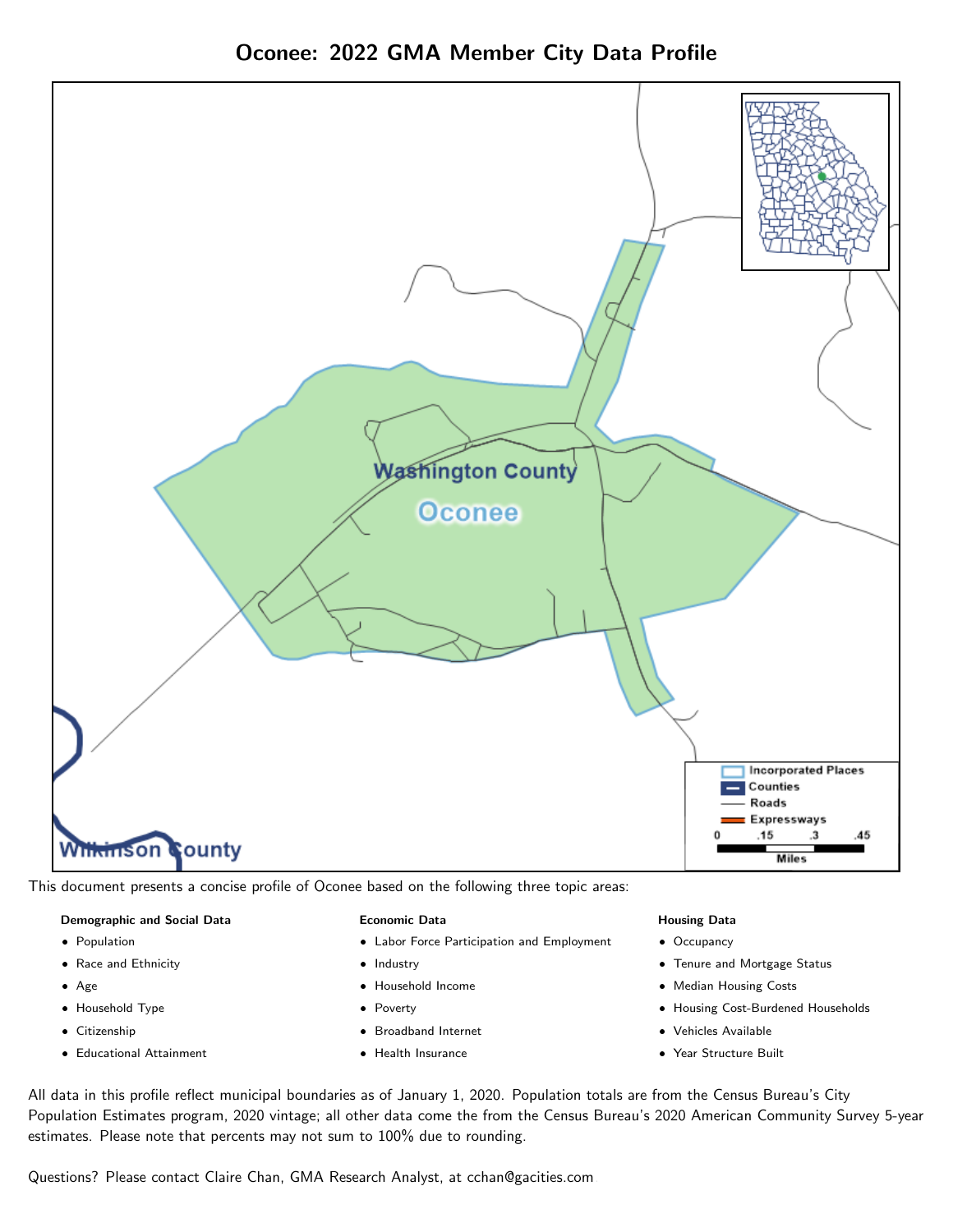# Oconee: Demographic and Social





## **Citizenship**

| <b>Native Born</b><br>100% |  |
|----------------------------|--|

Race and Ethnicity



Source: U.S. Census Bureau, City Population Estimates, 2020 vintage Source: American Community Survey, 2020 5-year estimates, table B03002

### Household Type



Source: American Community Survey, 2020 5-year estimates, table B01001 Source: American Community Survey, 2020 5-year estimates, table B11001

#### Educational Attainment



Source: American Community Survey, 2020 5-year estimates, table B05002 Source: American Community Survey, 2020 5-year estimates, table B15002

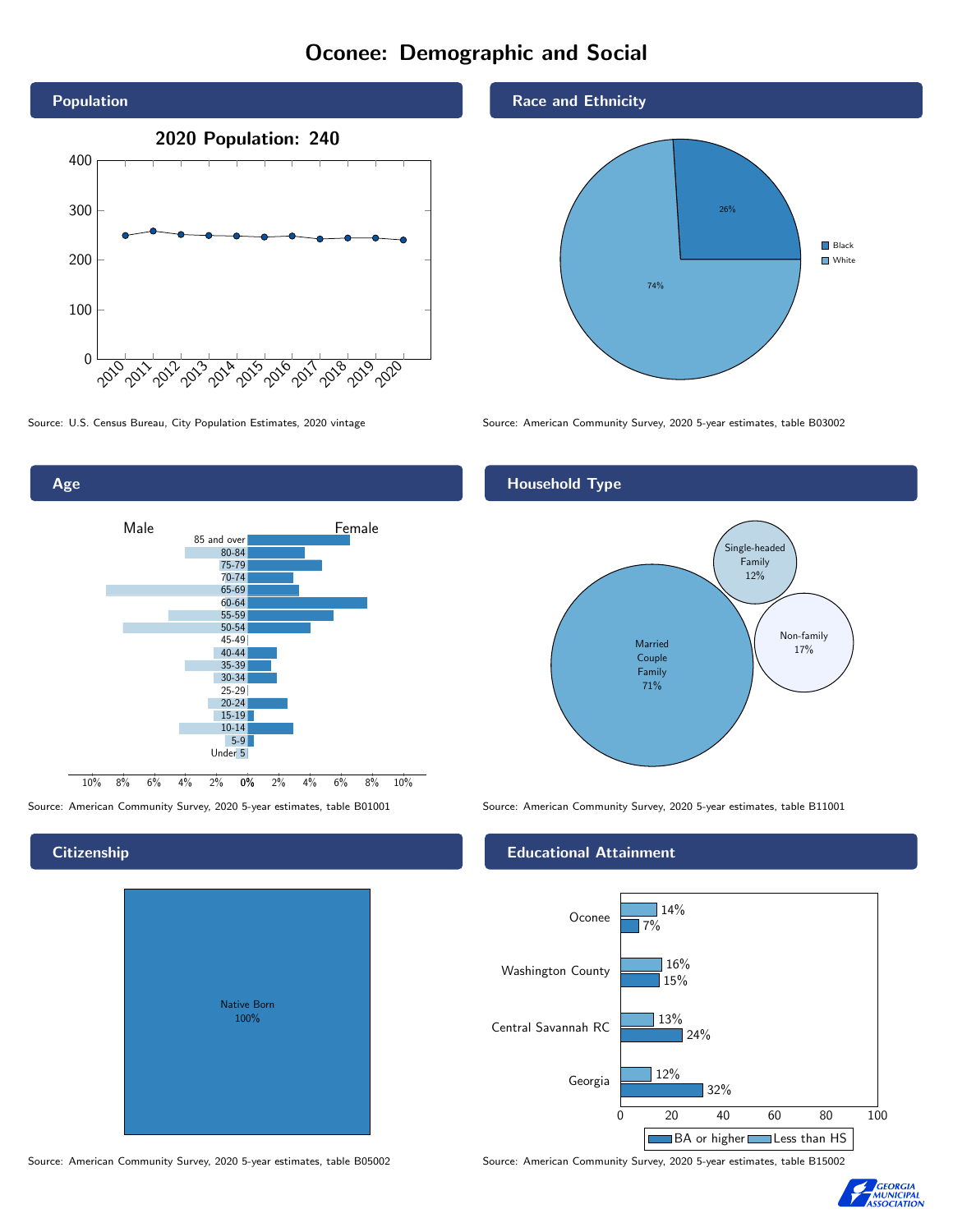# Oconee: Economic



Source: American Community Survey, 2020 5-year estimates, table B23001 Note: Unemployment rate is based upon the civilian labor force.



| Agriculture, forestry, fishing and hunting, and mining      | 9%    |
|-------------------------------------------------------------|-------|
| Construction                                                |       |
| Manufacturing                                               | 10%   |
| <b>Wholesale Trade</b>                                      | $0\%$ |
| Retail Trade                                                | 15%   |
| Transportation and warehousing, and utilities               |       |
| Information                                                 | 12%   |
| Finance and insurance, real estate, rental, leasing         |       |
| Professional, scientific, mgt, administrative, waste mgt    |       |
| Educational services, and health care and social assistance | 15%   |
| Arts, entertainment, recreation, accommodation, food        |       |
| service                                                     |       |
| Other services, except public administration                |       |
| Public administration                                       |       |

Source: American Community Survey, 2020 5-year estimates, table C24030



Source: American Community Survey, 2020 5-year estimates, tables B19013 and B19025 Source: American Community Survey, 2020 5-year estimates, table B17010



Poverty



## **Health Insurance**



Source: American Community Survey, 2020 5-year estimates, table B28002 Source: American Community Survey, 2020 5-year estimates, table B18135